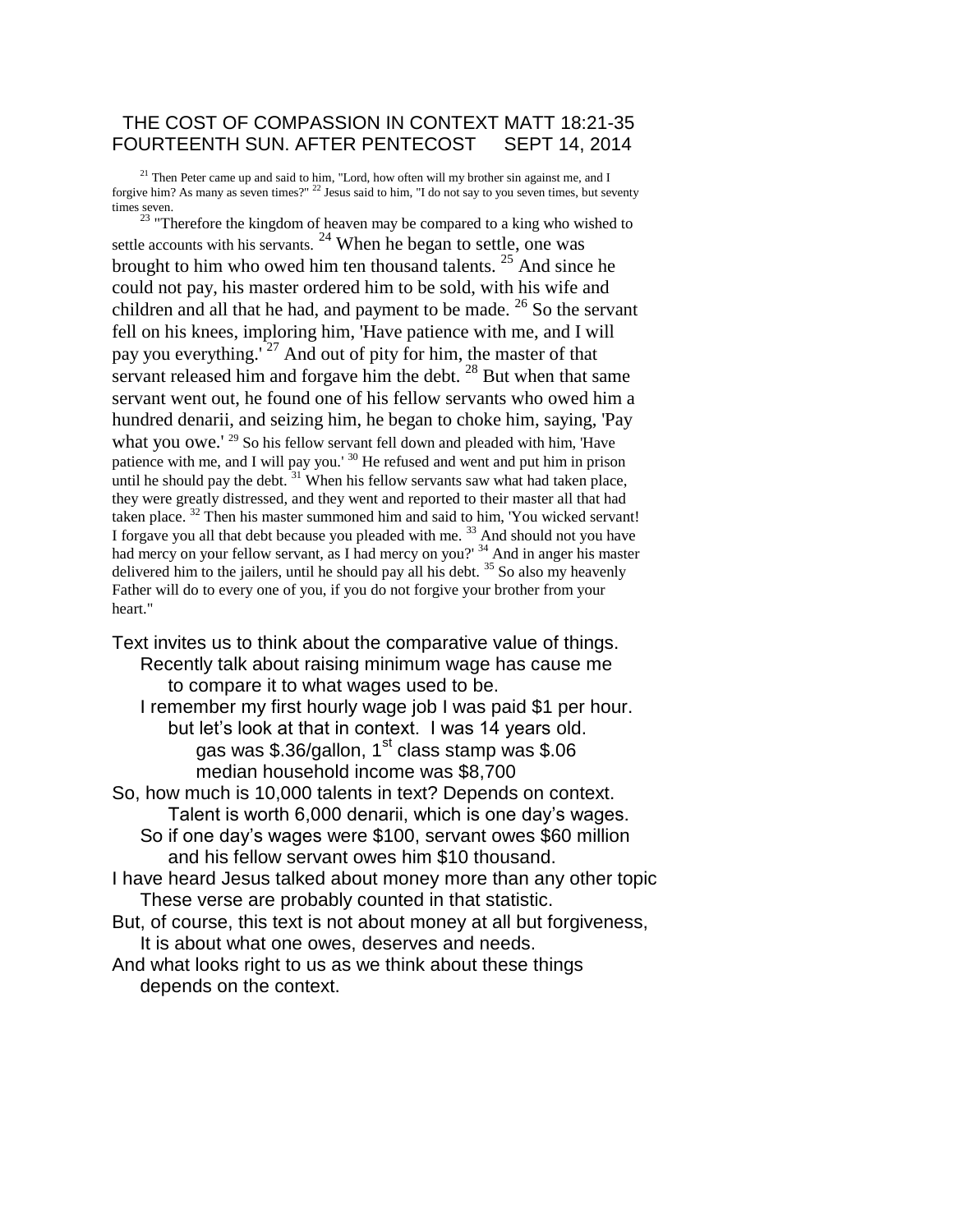# A SERVANT SEES REPAYMENT AS REASONABLE PETER SEES OUR FORGIVENESS AS GENEROUS ALL NEED TO SEE THE GREATNESS OF GOD'S GRACE

# A SERVANT SEES REPAYMENT AS REASONABLE

<sup>28</sup> But when that same servant went out, he found one of his fellow servants who owed him a hundred denarii, and seizing him, he began to choke him, saying, 'Pay what you owe.'<sup>29</sup> So his fellow servant fell down and pleaded with him, 'Have patience with me, and I will pay you.' <sup>30</sup> He refused and went and put him in prison until he should pay the debt. <sup>31</sup>When his fellow servants saw what had taken place, they were greatly distressed, and they went and reported to their master all that had taken place. <sup>32</sup> Then his master summoned him and said to him, 'You wicked servant!

Bible doesn't tell us what kind of servant this man was. I wonder if an accountant. He could have been tax collector, responsible for collecting money from others and passing it on to the king That might account for how he owed King so much. To him it could seem normal to go around demanding payment. He had just come very close to being thrown in prison for not making his payment to the king. What is he going to do? Make sure it doesn't happen again! This other servant owes him about three month's wages and to him it seems reasonable to expect payment. Like this man's fellow servants, we may sometime see others doing things that seem terrible or even inexcusable. We may see them on u tube video snipets People may even do bad things to us. But from their point of view the behavior may seem reasonable because they see in in a context we don't see: maybe what that other person did to them first, or abuse they experienced earlier in life, or pain or the pressure they were experiencing. That is not to say that any of these things is an excuse But the point is that we ourselves do bad things and things that look bad to others and are very good at excusing our behavior to ourselves in view of the context that we see it in.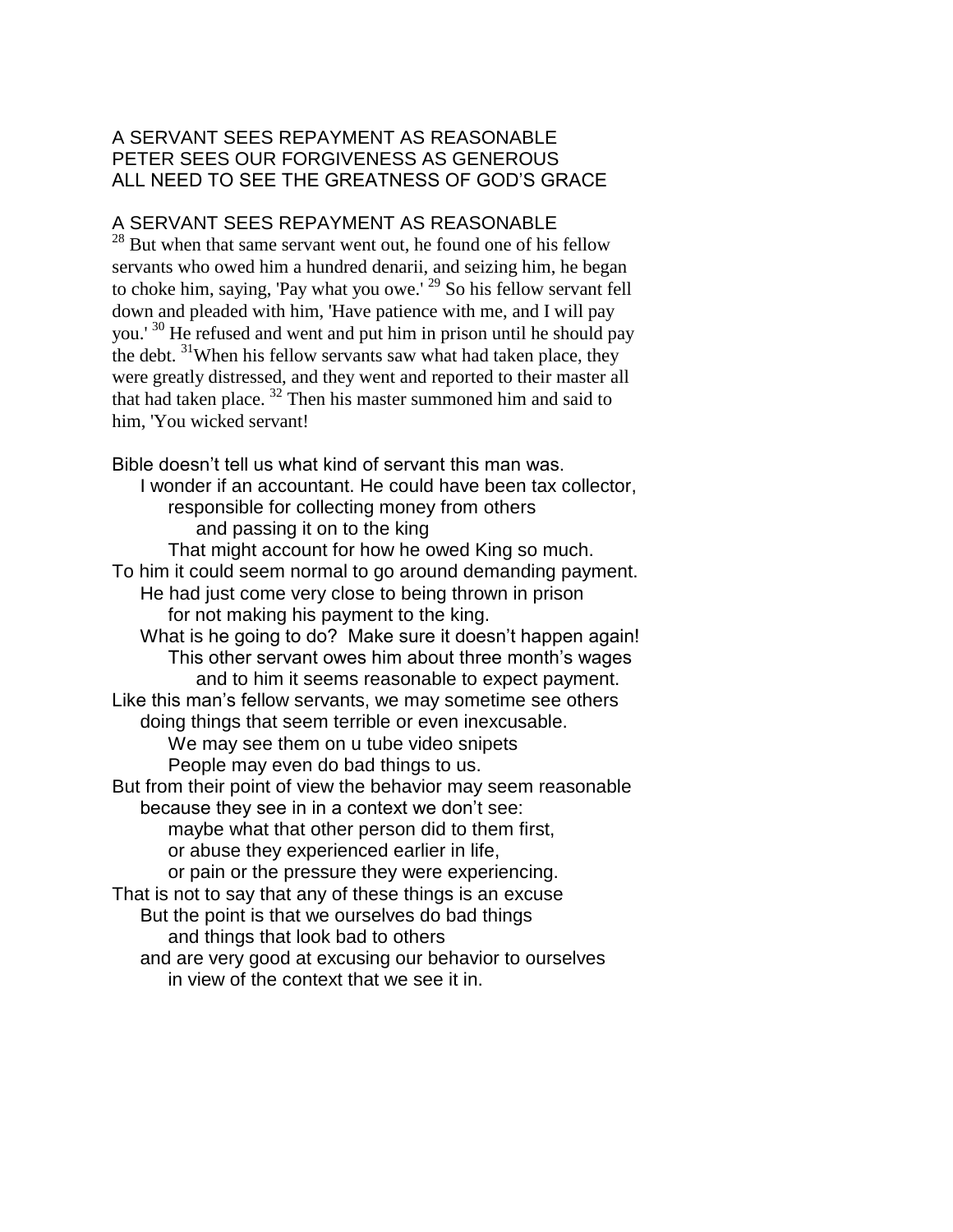So we are very good at excusing our feelings or behavior but not very good at accepting the faults of others. It is when we ourselves are bankrupt, morally or literally, we may have most unreasonable expectations of others. The context or our own spiritual and emotional needs which grows out of our own faults and failures including our failure to put ourselves in their shoes, can make it very hard for us to be forgiving of others. because in context in which we look at things, both our faults & our lack of forgiveness look reasonable

### So, it is no wonder

### PETER SEES OUR FORGIVENESS AS GENEROUS

 $21$  Then Peter came up and said to him, "Lord, how often will my brother sin against me, and I forgive him? As many as seven times?" <sup>22</sup> Jesus said to him, "I do not say to you seven times, but seventy times seven.

<sup>33</sup> And should not you have had mercy on your fellow servant, as I had mercy on you?' <sup>34</sup> And in anger his master delivered him to the jailers, until he should pay all his debt.<sup>35</sup> So also my heavenly Father will do to every one of you, if you do not forgive your brother from your heart.

#### Peter's question is in the context of verses right before this which we heard in last Sunday's Gospel

"If your brother sins against you, go and show him his fault, just between the two of you. If he listens to you,

you have won your brother over. (Matt. 18:15)

Peter seems to realize: Oh, it is not like we might assume is up to one who sinned to make first move, come apologize. I should go to him, seek to be reconciled & then forgive.

Peter's question is also in the context of traditional rabbi's rule you should forgive particular sin 3 times. 3 strikes & out. Peter doubles that and adds one to a symbolically divine 7. In this context, Peter seems very generous.

Peter always seems eager to over achieve,

walking on water, pledging endless loyalty, pulling out sword, but he keeps falling short, as he does here.

There are two ways to translate Greek words of Jesus' reply One translation is 77 times. This one is 70 x 7: 490. but either way it is hardly worth the effort of keeping count and if we need to know which is right, we miss the point.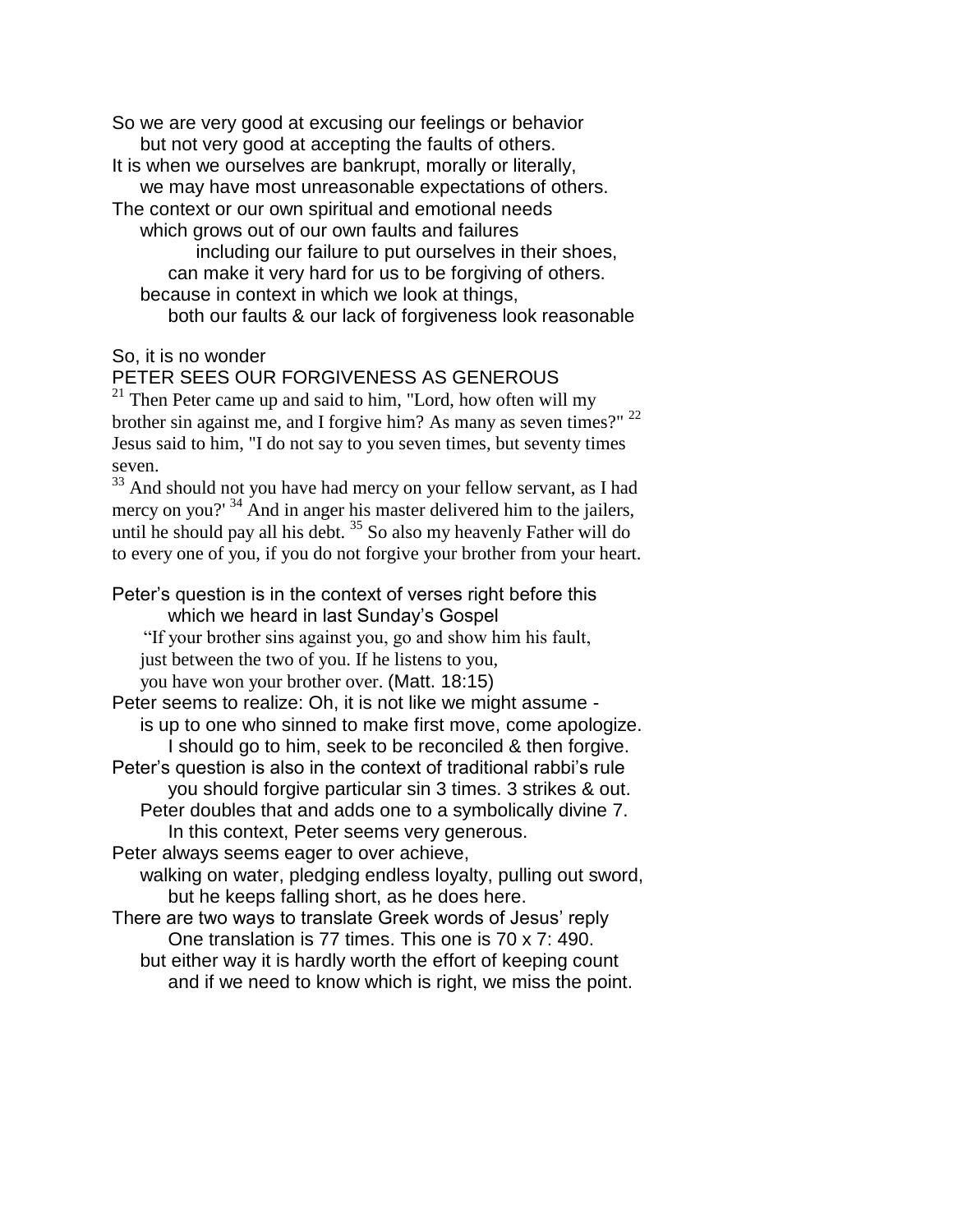Reason we may miss point is focus on law, human thing to do just as to err is human - and it is also very human to have a hard time forgiving or asking for forgiveness. In this parable, as often in life, the law produces no benefit. Law said person could be sold as slave for debt, with family. but even that could not come close to repaying the debt. He could legally have his fellow servant thrown in jail but then how could he earn money to pay his debt. When we focus on keeping laws and rules we do the same We hold on to grudges and mistakes of others and may even hold their whole families responsible even though it benefits nothing and even burdens us with continued negative accounts and negative feelings. Jesus says if you operate in context of law it is duty to forgive. but if you want to go strictly by law you aren't forgiven either. So what is the purpose of the law? Luther says of this parable: We are like servant, don't care or think about debt of our sin until we are confronted by the master. Then we see our need for mercy

so that we see the value of God's forgiveness.

### ALL NEED TO SEE THE GREATNESS OF GOD'S GRACE

 $23$  "Therefore the kingdom of heaven may be compared to a king who wished to settle accounts with his servants.  $^{24}$  When he began to settle, one was brought to him who owed him ten thousand talents. <sup>25</sup> And since he could not pay, his master ordered him to be sold, with his wife and children and all that he had, and payment to be made.  $^{26}$  So the servant fell on his knees, imploring him, 'Have patience with me, and I will pay you everything.<sup>' 27</sup> And out of pity for him, the master of that servant released him and forgave him the debt.

Jesus' listeners may have laughed because they knew context. King Herod's yearly tax revenue was maybe 2,000 talents. What kind of king lets servant 10,000 talents behind? In this context, the kings behavior looks reasonable. He might as well just forgive because no way can he repay. But contrast this with what servant asks for: patience, more time. In more time he would probably just get deeper in debt. This is what debt of sin is like. We owe God perfect obedience. Even if we could start being perfect from today on, we still wouldn't be repaying any of our past debt.